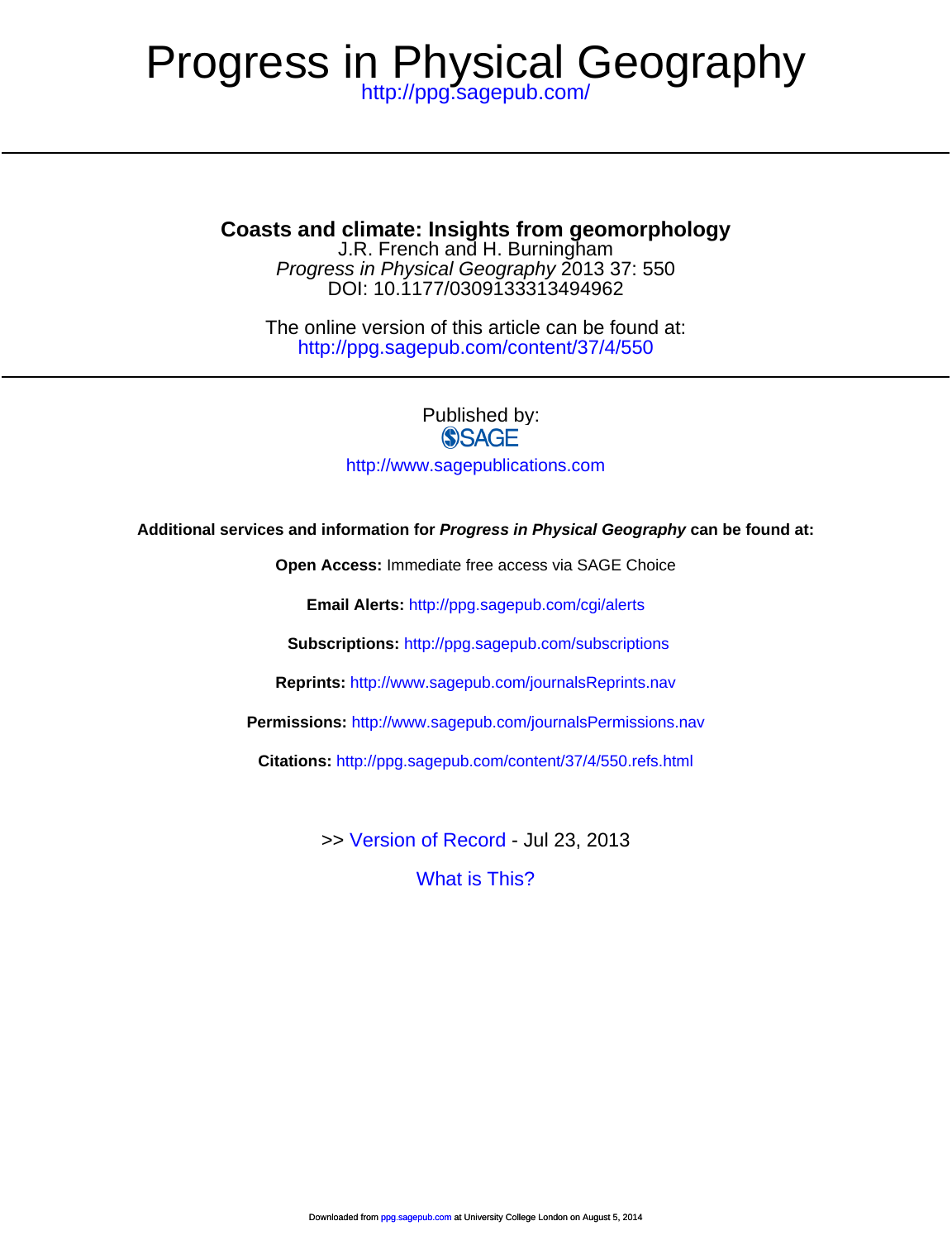

# Coasts and climate: Insights from geomorphology

Progress in Physical Geography 37(4) 550–561 © The Author(s) 2013 Reprints and permission: [sagepub.co.uk/journalsPermissions.nav](http://www.sagepub.co.uk/journalsPermissions.nav) DOI: 10.1177/0309133313494962 [ppg.sagepub.com](http://ppg.sagepub.com)



J.R. French University College London, UK

H. Burningham University College London, UK

#### Abstract

Geomorphology is increasingly engaged with the connections between coastal behaviour and climate variability and change. While impacts of climate change at the coast are often primarily viewed in terms of landform adjustments to accelerated sea-level rise, geomorphologists are also starting to unlock the subtleties of how coastal processes are forced by a broader suite of climate factors. This progress report highlights three main strands of recent geomorphological research in this vein: the search for a broader suite of climatic signatures in recent coastal deposits; empirical analyses of the linkages between climate variables and contemporary shoreline change; and enhancement of our capability to predictively model climate-driven changes in coastal morphology.

#### Keywords

climate change, coasts, geomorphology, modelling, sea level, storminess

#### I Introduction

As in other earth science disciplines, the specific problems addressed by coastal geomorphology are increasingly framed by bigger questions of the kind that fall naturally from a prevailing paradigm of climate change science. In part, this provides a new framework for a continuation and extension of well-established lines of research. A multitude of studies thus explore coastal responses to changes in sea level and sediment supply at various timescales. These include work by Abbey et al. (2011) on the influence of repeated low-amplitude Pleistocene eustatic sea-level oscillations on the distribution and geomorphology of submerged shelf edge reefs in northeast Australia, and by Costas and Fitzgerald (2011) on the sedimentary architecture of the terminal zone of a barrier spit in

Massachusetts, from which the imprints of both progressive sea-level rise and local inlet dynamics are inferred. Of the more contemporary analyses, that of Webb and Kench (2010) is of particular interest in that it challenges prevailing assumptions regarding the erosional vulnerability of reef islands to sea-level rise. Based upon a geographically extensive analysis of historic shoreline changes around 27 central Pacific atoll islands, the style of shoreline adjustments is seen to vary, and must thus be

#### Corresponding author:

J.R. French, Coastal and Estuarine Research Unit, UCL Department of Geography, University College London, Gower Street, London WC1E 6BT, UK. Email: j.french@ucl.ac.uk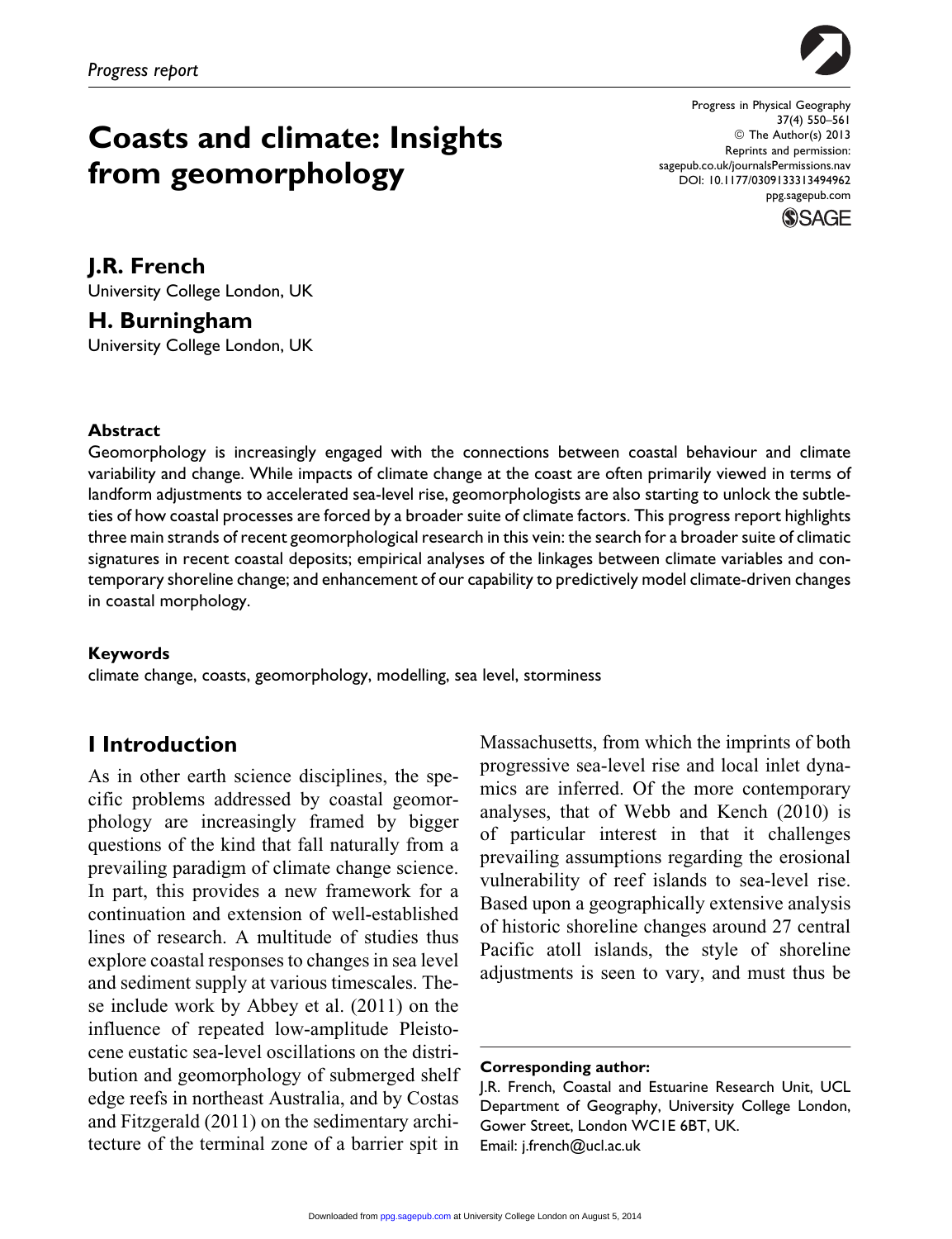viewed in the context not only of sea level but also of other forcing factors and constraints.

While impacts of climate change at the coast are often primarily viewed in terms of adjustments to accelerated sea-level rise (e.g. Aagaard and Sørensen, 2012; Anderson et al., 2010; Ford, 2012; Jackson and McIlvenny, 2011; Kebede et al., 2012; Strauss et al., 2012), geomorphologists are also unlocking the subtleties of climatic forcing of coastal processes. This progress report highlights three main strands of recent research in this vein: the search for a broader suite of climatic signatures in recent coastal sedimentary archives; empirical analyses of the linkages between climate variables and historical shoreline change; and the enhancement of our capability to predictively model climate-driven changes in coastal morphology at the time and space scales that really matter.

### II Coastal signatures of Holocene climatic variability

Coastal landforms are arguably among the most sensitive to climate change on account of the strong linkage between atmospheric warming and sea level, and the fundamental role of the latter as a boundary condition determining the reach of wave and tidal processes (e.g. Tessier et al., 2012). Not surprisingly, there continues to be a plethora of studies that attempt to unpick the associations between sea-level rise and coastal change. Regard et al. (2012) present novel insights into late-Holocene cliff recession based on a new method of measuring and modelling  $10$ Be concentrations across modern shore platforms. A forward numerical model predicts the form of  $10$ Be concentration transects as a function of prescribed cliff recession and vertical platform downwearing rates in response to postglacial sea-level rise. Two independent features allow the recession rate model to be fitted to data: a sharp  $^{10}$ Be concentration drop predicted at the stationary location of the cliff during the last glacial period; and a mid-profile maximum with an amplitude related to the cliff retreat rate. Applied to chalk cliffs on the English Channel coast of France at Mesnil-Val,  $10$ Be data yield a retreat rate since the mid-Holocene of  $11-13$  cm yr<sup>-1</sup>, remarkably similar to measured retreat over a 30-year period. At a millennial timescale, Clemmensen et al. (2012) combine cartographic and photographic evidence with topographic and subsurface structure surveys to describe the 1000-year development of a beach-ridge foreland on an island in the Kattegat Sea (between Denmark and Sweden). Sedimentary and geomorphological evidence points to a fall in relative sea level, but that excess sediment supply was also a key factor in facilitating the growth of this system. In a rather different setting, Allen et al. (2012) use sophisticated lidar-based mapping and geospatial analysis to elucidate the late-Holocene evolution of a cuspate foreland, Cape Henry, in Virginia, USA. At this location, numerous beach ridges, swales and dune ridges provide a record of horizontal shoreline progradation as well as vertical sea-level rise that can be discerned from a landward trend in swale heights. Woodroffe and Murray-Wallace (2012) highlight the importance of investigations of past sea-level change, particularly in terms of their role in our quest for a better understanding of impacts of future sea-level change. They note the potential wealth of untapped geomorphological evidence within the stratigraphic record of coastal responses to different directions, magnitudes and rates of sea-level change. An archaeological perspective can extend these reconstructions to include anthropogenic responses to sea-level change as shown in Mourtzas' (2012) extensive palaeogeographic analysis of coastal Greece, which documents the intertwining histories of environmental change and human activity.

Contributing to a comprehensive literature on mid- to late-Holocene coastal evolution, Reimann et al. (2011) further document the role of a mid-Holocene deceleration in sea-level rise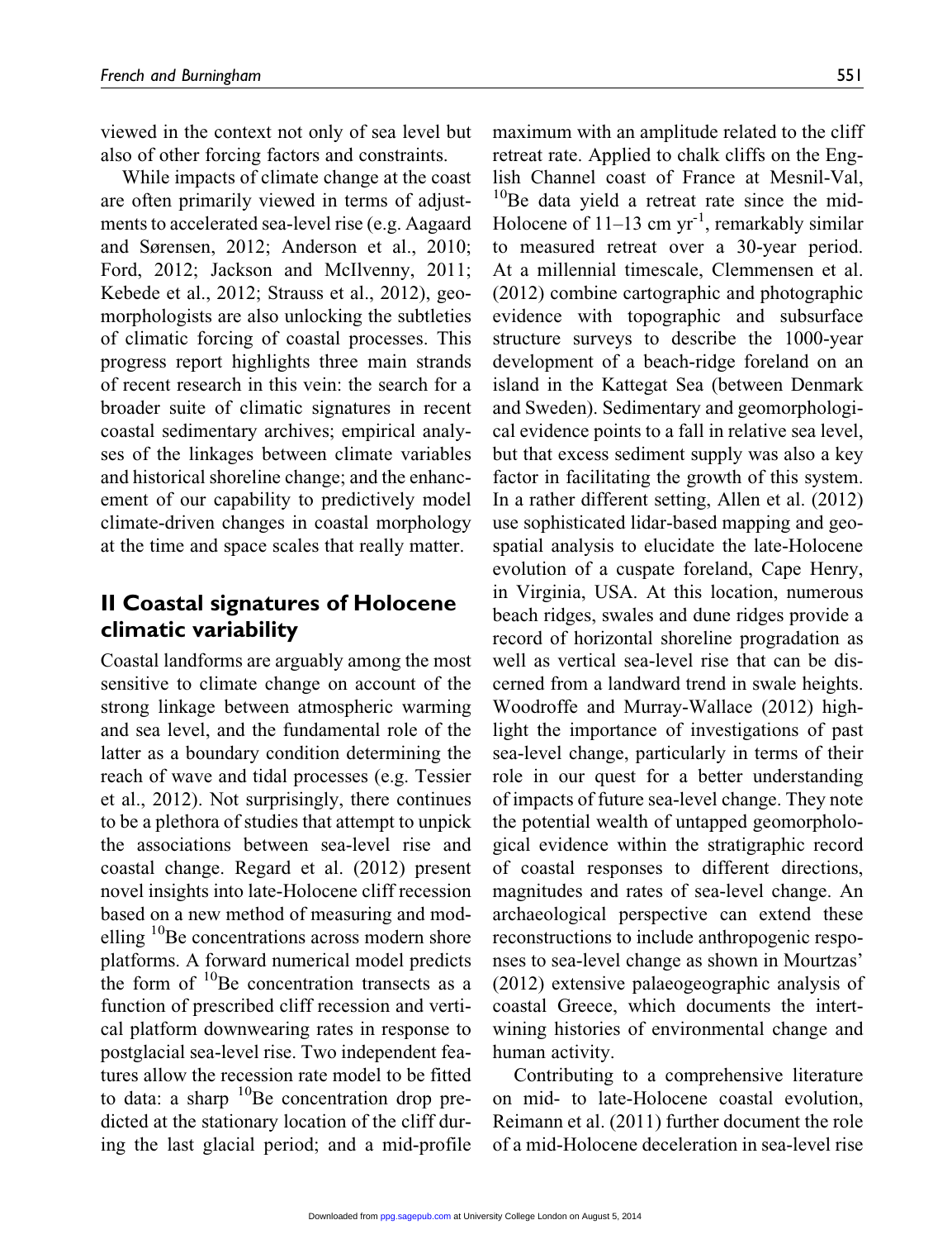in facilitating coastal progradation. An analysis of foredune ridge stratigraphies of coastal spits in the southern Baltic shows that subsequent phases of increased aeolian activity correlate with increased erosion and instability, commensurate with late-Holocene dune development elsewhere in northwest Europe (e.g. Costas et al., 2012). In the case of the Late Pleistocene dunes of the Tottori coastline, Japan, largescale shifts in shoreline position have contributed to significant differences in the depositional setting and morphosedimentary character of dunes. This points to the importance of gross coastal configuration, as determined by sea level, on coastal dune development (Tamura et al., 2011b).

Coastal dunes offer abundant stratigraphic evidence for century- to millennial-scale climate forcing. Phases of enhanced or subdued wind-forced aeolian activity are recorded in stratigraphic transitions from large-scale crossbedding to soil development. In western Europe, Holocene coastal dune history is marked by specific periods of increased storminess. At a site in southwest Portugal, these have been dated to 12.6, 5.6, 1.2, 0.4 and 0.3 ka (Costas et al., 2012) and aeolian activity and dunebuilding linked to enhanced phases of dominant westerlies. Tamura et al. (2011a) identify the winter monsoon as a primary control on aeolian processes and related phases of increased or declining dune activity in east Asia. They present evidence for major dune activity and development between the 15th and 17th centuries, which they compare with similar periods of dune migration and activity in northwest Europe during the Little Ice Age (e.g. Danielsen et al., 2012).

Troiani et al. (2011) argue that estuaries and coastal bays provide some of the best, yet least studied, archives of recent palaeoclimate. Extraction of unambiguous climate signals from these sedimentary environments is complicated by intermittency in the rate and continuity of sediment transport, deposition and erosion. As

such, they pose challenges beyond those associated with more conventional archives such as lakes. However, multiproxy analyses open up new possibilities to reconstruct past wind and precipitation regimes. In shallow estuaries and bays, wind energy often exerts a dominant influence on sedimentation. Working in Copano Bay, Texas, in the context of a well-constrained model of Holocene morphological evolution, Troiani et al. (2011) analyse textural data from well-preserved mid-bay deposits to derive a proxy for wind strength over the last 9.6 ky. Early-Holocene low wind strengths were apparently followed by a windier period from 5.2 to 4.1 ka and by more tranquil conditions in the later Holocene. In a separate paper, Simkins et al. (2012) demonstrate the potential of magnetic susceptibility (MS) as a basis for correlating climate-driven variability in sedimentation. A larger set of bays along the northwest Gulf of Mexico show clear MS signals corresponding to the well-documented 8.2 ka climate event and stronger, more regionally coherent, responses at around 5.5 to 5.0 ka. However, use of MS as a direct palaeoclimate proxy is complicated by the fact that it may reflect the composition of the source rocks, weathering regime and grain size, each of which is associated with different climate factors. The authors are thus unable to exclude sea-level rise as a primary factor driving variability in sedimentation around the 8.2 ka event, and acknowledge that either increasing sediment flux due to intermittent rainfall under more arid conditions or an increase in background magnetic material could account for the more recent anomalies. Lessons from these studies include the importance of selecting a meaningful proxy and also the need for a robust conceptual model for the evolution of the wider coastal system before isolated cores are used to resolve specific controls on sediment accumulation. This is exemplified by the work of Dezileau et al. (2011), who note the potential of deposits preserved in the sediments of coastal lagoons as a basis for deciphering the links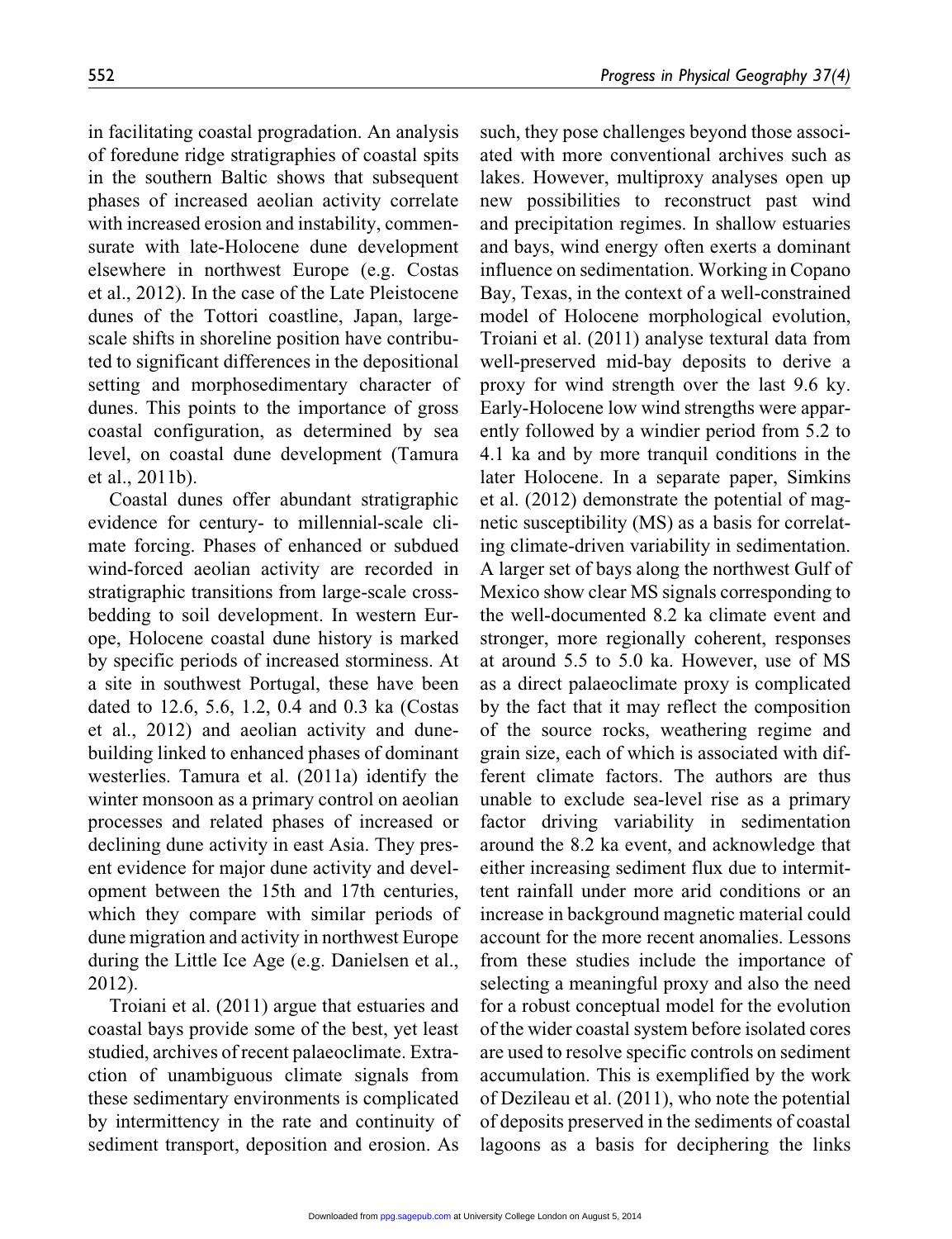between climate and storm activity over longer timescales. They establish the historical context for the geomorphic evolution of lagoons in the French Mediterranean before attributing sedimentary and geochemical signatures of overwash events to more intense storm activity that is believed to have been driven by enhanced lower tropospheric baroclinicity over a large Central Atlantic and European domain during the latter half of the Little Ice Age.

Broader climate impacts on Holocene coastal evolution are also explored by Van Soelen et al. (2012), who link large-scale changes in the hydrological cycle (forced by shifts in the ITCZ) to coastal sediment budgets. In their analysis of shallow marine (estuarine) cores from southwest Florida, increased mid-Holocene precipitation and runoff is seen to drive deposition of terrestrially derived organic matter. Evidence for storm activity is found in coarser sand and shell layers (in abundance between 3.2 and 2 ka), which implies enhanced tropical cyclone activity in the Gulf of Mexico in the late Holocene. In a cautionary account, Otvos (2011) unpicks previously published stratigraphic inferences of storm forcing and urges a more critical approach to the attribution of deposits to storm events. In particular, he argues that geomorphological interpretation is fundamental to stratigraphic analyses of this kind to ensure that inferred links to storm and hurricane provenance are justified. Costa et al. (2012) contribute an empirical microtexture approach that can increase the confidence with which deposits can be attributed to high-energy (tsunami or storm) events. In many systems, of course, complex imprints of sea-level change and discrete storm events are rendered ambiguous as a consequence of coeval morphodynamics, such as shifts in estuarine channel location (e.g. Fruergaard et al., 2011; Sorrel et al., 2012).

High temporal resolution studies offer compelling insights into past patterns of storminess that, in turn, provide important context for future predictions of how increasing storminess may drive coastal change as part of more widespread global change. Sorrel et al. (2010) combine very high-resolution seismics, mineral magnetics, sedimentology and accelerator mass spectrometry (AMS)  $^{14}$ C to interpret mid- to late-Holocene deposits in the Bay of Vilaine, western France. Proximal estuarine deposits provide the most complete late-Holocene archive, and analysis of their sequences implies a stronger fluvial influence during the Medieval Warm Period, including higher sediment yields attributable to anthropogenic forest clearances. Reduced storminess during this time is recognized by the dominant preservation of finegrained sediment, but a subsequent shift to enhanced storminess under the deteriorating climate of the Little Ice Age is evidenced by an increase in marine-influenced sedimentation at that time. Sorrel et al. (2012) draw upon exceptionally large high-resolution seismic data sets from Mont Michel Bay and the Seine estuary, France. Located along the southern coast of the English Channel, these systems are exposed to the dynamics of the North Atlantic and its associated climate system, which makes them especially well suited to studies of variability in storminess. Their analysis reveals five clear phases of storminess over the last 6500 years that are ostensibly 'phase-locked' with North Atlantic Ocean variability and which exhibit a periodicity of about 1500 years. They also explore links with solar activity, but find no consistent correlation, suggesting that this is not a primary driver of millennial-scale variability in storminess.

### III Contemporary coast-climate linkages

There is abundant evidence for sea-level forcing of coastal dynamics at decadal to century timescales. Brooks and Spencer (2012), for example, use historical observations of soft rock cliff erosion to show that the 20th-century acceleration in sea-level rise contributed to an order of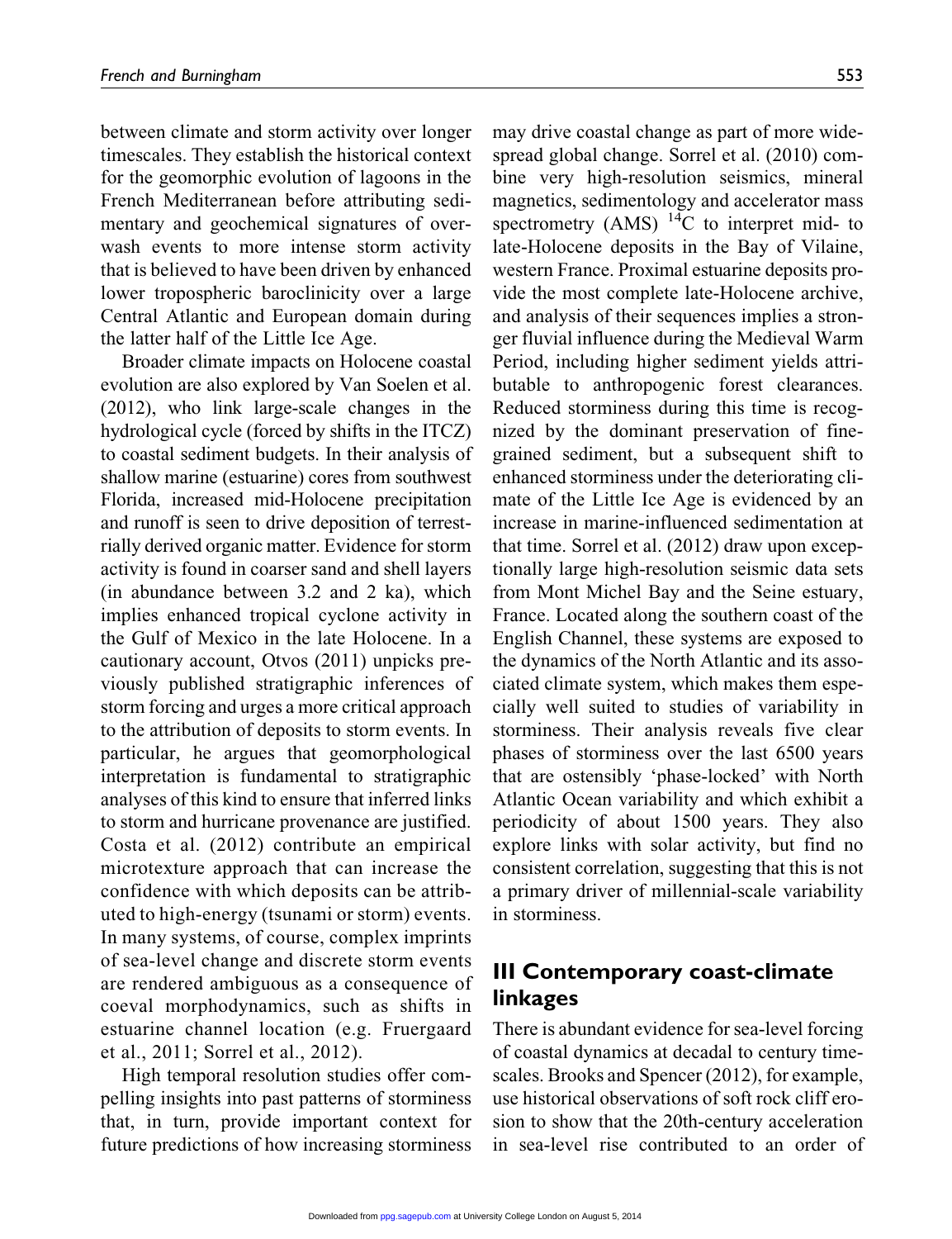magnitude increase in the volume of sediment released by erosion in Suffolk, eastern England. As noted above, however, sea-level rise is only one of several climate-related factors influencing coastal change. Coastal landform evolution is often considered to be event-driven, with storminess being a major factor driving both erosional (e.g. Gallop et al., 2011; Rangel-Buitrago and Anfuso, 2011) and depositional (e.g. Andersen et al., 2011; de Groot et al., 2011) responses. Various studies of historical shoreline change implicate storms in the perturbation of long-term behaviour (e.g. O'Connor et al., 2011, in northwest Ireland). Subaerial processes are also important, and Moses and Robinson (2011) provide an excellent synthesis of these in relation to chalk cliffs, pointing to the importance of rainfall variability and the frequency of frost action as controls on slope stability and cliff-facing weathering and retreat.

Establishing unambiguous empirical relationships between metocean parameters and coastal change is difficult. Esteves et al. (2011) draw attention not only to the issue of data availability but also to the high interannual and decadal variability in both forcing and response. In an analysis of coastal change along a 16 km portion of the eastern Irish Sea, UK, they find no clear correlation between metocean parameters and shoreline position for the period 1894–2005. Only an integrated climate measure, the North Atlantic Oscillation winter index (NAOw), showed any direct correspondence with erosional and accretional responses of this dunebacked beach system. Almeida et al. (2011) suggest that local factors are more important in controlling storm patterns in southern Portugal, where, despite intensive modelling in a data-rich context, variance in storm wave heights could only partially be explained by variations in the NAO.

The fact that NAOw correlates with observed coastal change invites comparison with ecosystem responses, which also tend to reflect multiple aspects of climate averaged over characteristic

timescales as well as imparted through discrete events (e.g. Straile and Stenseth, 2007). That said, various studies in Europe point to associations between the NAOw and specific aspects of climate that then force particular coastal system responses (e.g. Dezileau et al., 2011; Silva et al., 2012). Brooks et al. (2012) point to the association between positive phases of the NAOw, storminess (including heavy precipitation) and episodes of more rapid soft rock cliff retreat in eastern England, while Vespremeanu-Stroe and Tatui (2011) argue for NAO-driven variability in storminess as a primary control on the decadal-scale behaviour of the Romanian Black Sea coast. However, Burningham and French (2013) show that NAOw is actually a poor proxy for storminess in northwest Europe. Analysis of various forms of NAOw (computed both from regional differences in normalized pressure anomalies and the principal component of an Empirical Orthogonal Function (EOF) analysis of sea-level pressure) and wind records for 53 ground stations in Great Britain and Ireland show that correlations with land station-based measures (extreme wind speeds, gale day frequencies, etc.) are almost invariably weak. What NAOw does capture, however, is the wind direction frequency, which is clearly a major driver of coastal wave climates (e.g. Le Cozannet et al., 2011; Zacharioudaki and Reeve, 2011).

This finding is consistent with studies of coasts that are subject to strong interannual variation in wave direction. On the Atlantic coast of Portugal, Dodet et al. (2010) showed winter-averaged wave direction and the NAOw to be significantly correlated for the period 1953–2009. Thomas et al. (2011a, 2011b) also demonstrate linkages between NAOw, wind speed and direction, and the rotation of bay beaches in south Wales, UK. While variation in wave height is a clearly significant influence on beach morphology, beach rotation is more closely linked to oscillations in the dominant wind and wave direction between southwest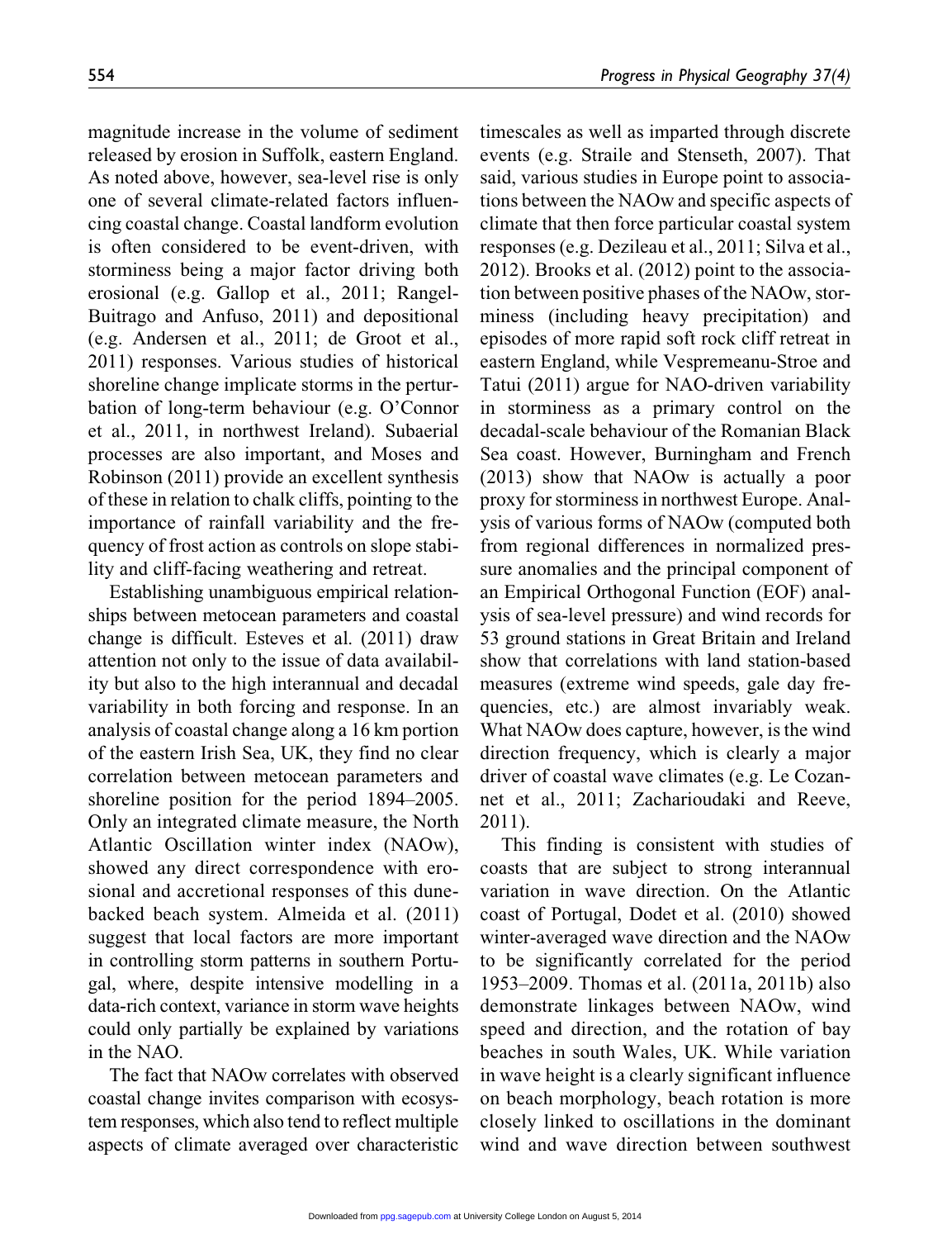and southeast quadrants. Interestingly, beach behaviour lags NAO variation by up to 18 months.

Work in other parts of the world also points to decadal variability in metocean parameters as a driver of shoreline change at historical timescales. Of particular note is the analysis by Rankey (2011) of recent coastal change in the atolls of the Gilbert Island chain in the equatorial Pacific. Low-lying atolls and reef islands are frequently presented as among the most vulnerable coastal systems to climate change-driven sea-level rise. Yet, far from exhibiting a simple drowning response, the coral islands studied by Rankey show widespread changes (50% of shorelines showed measurable positional shifts between 2005 and 2009) that include both accretionary and erosional responses. He shows that shoreline variability is probably not influenced directly by sea-level change but that ENSO-related variation in wind direction and wave climate, together with local anthropogenic and autogenic shoreline processes, control much of the observed shoreline behaviour. Another study by Codignotto et al. (2012) attributes increasingly rapid shoreline erosion in the outer Rı´o de la Plata estuary, Argentina, to an increase in the frequency and height of easterly and east-southeasterly waves acting in concert with an increase in the magnitude, duration and frequency of storm surges and background sealevel rise. Changing climate thus forces coastal morphological responses along multiple interacting pathways, both direct and indirect.

Although recent work on linkages between coastal change and climate variability has focused on beaches and soft rock cliffs, hard rock coasts and shore platforms are also sensitive to the frequency and intensity of storms. Boulder deposits have often been used to infer past tsunamis (e.g. Etienne et al., 2011) but in some locations they may be indicative of highmagnitude storms. Goto et al. (2011) present field evidence of boulder movement during specific storm events in the Okinawa Islands, Japan, where similar features would ordinarily be attributed to historical tsunamis. Etienne and Paris (2010) argue that storms are the dominant factor in the evolution of coasts in southwest Iceland, where storms in the North Atlantic may generate significant wave heights exceeding 15 m that can move individual boulders weighing 70 t or more. Unlike tsunamis, repeated storm-wave impacts rework boulders and rock debris into prominent ridge deposits. Such processes are clearly active on contemporary coasts – a finding supported by a detailed analysis of recent boulder generation and movement on exposed rock platforms in northwest Ireland in the context of computed transport thresholds by Knight and Burningham (2011) – and may become more so if storminess increases with global changes in atmospheric gradients between high and low latitudes. However, Stephenson and Naylor (2011) note the potentially confounding effects of complex geology, including time variation in rock strength and the distribution of discontinuities, as well as complex histories of detachment and breakage on the inference of wave energies from boulder deposits.

Styles of coastal behaviour vary with climatic context. Lantuit et al. (2011) present an intriguing study of a permafrost-dominated shoreline in northern Siberia. They find that erosion is spatially highly variable but seemingly controlled more by the complex cryostratigraphy of sediments exposed at the shoreline than by local variations in wave heights. Erosion rates for five epochs between 1951 and 2006 show surprisingly little correlation with the frequency of storms, and local factors account for much of the variability in the efficacy of storms as agents of morphological change. Haerens et al. (2012) go some way to determining specific threshold storm conditions (e.g. offshore wave height, storm duration) for locationspecific coastal response. There is, of course, much ambiguity in the definition of storms, which might make links to geomorphic response more tenuous, particularly when measures of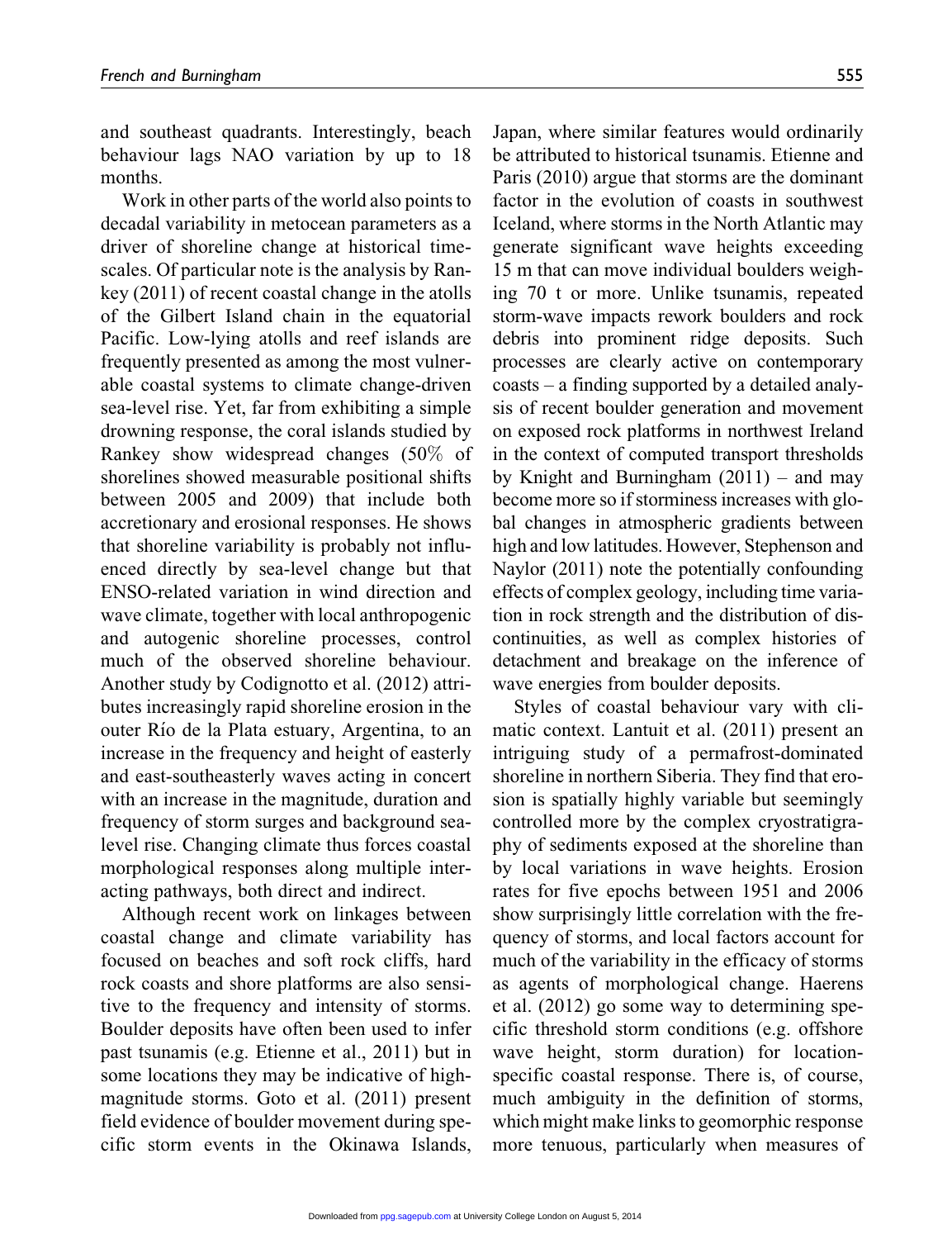storminess are extracted from metocean time series (Burningham and French, 2012).

### IV Modelling coastal responses to climate change

Predictive modelling at meso-scales is key to the successful anticipation and adaption to climate change at the coast (French and Burningham, 2009; Nicholls et al., 2012). The major challenge is that the timescales that matter for climate change take us out of our 'comfort zone' in terms of our ability to translate our understanding of coastal processes into models that retain a sound physical basis while at the same time demonstrating useful predictive skill. As Lane (2012) notes, the challenges of predicting complex non-linear system behaviour beyond the short timescales at which we can tightly specify governing physics and boundary conditions are not unique to geomorphology but apply equally to climate prediction itself. In a coastal context, geomorphology is arguably well placed to take a lead on predicting the impacts of alternative climate futures given that it can already draw on a range of modelling approaches that allow us to tackle the problem on multiple fronts.

For studies of regional change at scales of the order  $10^2$  km, reliance continues to be placed on one-line models of shoreline evolution. Hoan et al. (2011) integrate a one-line model with an extended inlet reservoir model that is better able to resolve the complex shoreline changes that typically occur downdrift of inlets. Application to Long Island (New York, USA) shows that this approach is able to simulate both regional and local aspects of coastal change, including the effects of varying styles of inlet dynamics and different types of structural and non-structural engineering interventions. A problem with this approach is its reliance on the Bruun (1962) conceptualization of coastal profile response to sea-level rise (embedded in the one-line model), which has been extensively

critiqued on account of its weak physical basis and low quantitative accuracy.

Physically based morphodynamic modelling continues to advance in ambition, aided by better data and the computational resources to explore a larger range of potential outcomes in a probabilistic manner. Typically, this involves sequential computation of hydrodynamics, sediment transport and the evolution of bed morphology within a morphodynamic feedback loop that operates at some multiple of the hydrodynamic time step. A variation on this theme is the use of a 'morphological acceleration factor' to upscale bed evolution at each hydrodynamic step in order to simulate change at longer timescales (Ranasinghe et al., 2011). Zhang et al. (2011) use this approach to hindcast the evolution of sandy beaches and cliffs of the Darss-Zingst Peninsula in the southern Baltic over the last 300 years. On this coast, past behaviour is primarily driven by the long-term effects of waves and longshore currents, with winter storms being a significant factor in certain areas. When their validated model is used to forecast change over the next 300 years with the addition of accelerated sea-level rise, most parts of the peninsula erode at a significantly faster rate. However, the upscaling factor is necessarily informed by a variety of factors, including the magnitude and non-stationarity in the hydrodynamic forcing, and the spatial discretization. Systems forced by a combination of tide and wave processes are particularly challenging to model at decadal scales and above. Brunneau et al. (2011) use a process-based morphodynamic model to investigate the morphological evolution of the Obidos lagoon inlet, Portugal. A novel aspect of their work is the generation of synthetic wave climate spectra based on analysis of hindcast waves for a 57-year period, including seasonal and random interannual variability. Their results show that this system evolves towards one of two alternative stable states (with a third intermediate end point possible in the short term), a process that is ultimately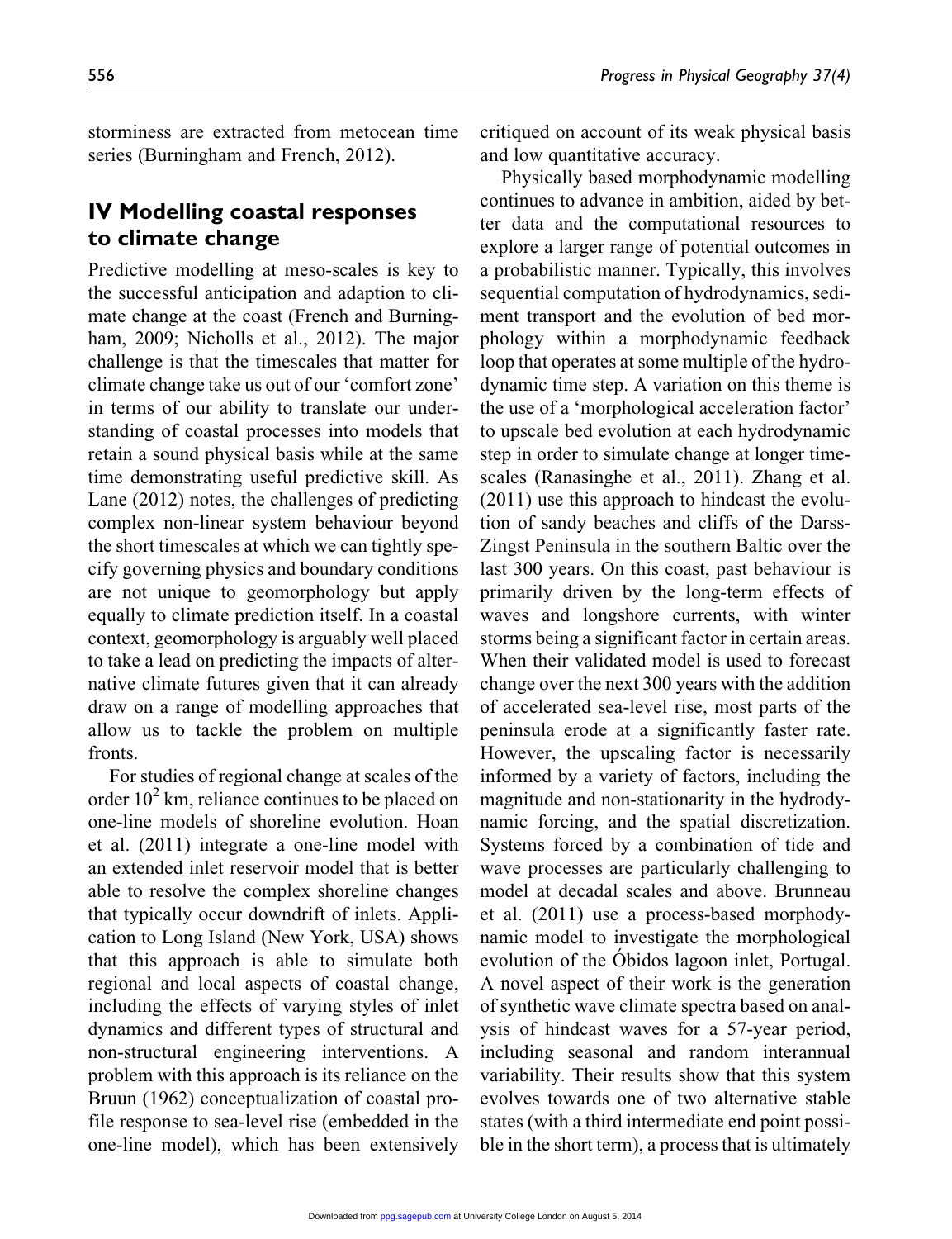more sensitive to progressive lagoon sedimentation under the influence of sea-level rise than to variation in wave direction.

In other contexts, longshore sediment transport may be much more sensitive to subtle changes in wind and wave direction that are poorly resolved by coarse climate model output. Various studies tackle the issue of appropriate downscaling of regional climate model outputs for use in simulating coastal wave climates. Charles et al. (2012) show that shifts in the wind systems both at the scale of the North Atlantic and within the Bay of Biscay drive offshore rotation of wave direction that has implications for nearshore processes. With reference to the Adriatic, Bellafiore et al. (2012) compare the ability of different regional climate models of the Mediterranean to resolve small-scale wind forcings that are significant drivers of coastal processes. They argue that, while an increase in spatial resolution yields more realistic forcing, an ensemble of downscaled climate models is most appropriate for coastal modelling purposes. A similar point is made by Zacharioudaki and Reeve (2011) in their analysis of beach response to changes in wave climate.

Simulation of coastal morphodynamics in a probabilistic framework remains prohibitively expensive using detailed process models. More promising are simplified 'reduced complexity' (RC) models that retain a mechanistic foundation but parameterize fine-scale processes that can be considered subgrid at a meso-scale. Ranasinghe et al. (2012) present a probabilistic coastline erosion model for beach-dune systems based on generation of synthetic storm series, IPCC predictions of sea-level rise, and a simplified model for dune erosion under the impact of waves (Larson et al., 2004). Run in a Monte Carlo framework, an application to Narrabeen beach (Sydney, Australia) yields probabilistic estimates of coastal recession that, unlike the widely used Bruun rule, are governed by physical processes. Results indicate a 50% probability that erosion will exceed 30 m by 2100, and

1% that it will exceed 45 m. By comparison, the Bruun model is very sensitive to assumptions regarding the offshore closure depth and, depending on the closure depth used, predicts erosion with an equivalent probability of exceedance from  $8\%$  to less than  $1\%$ .

One of the most successful hybrid RC models to date has been the Soft Cliff and Platform Erosion (SCAPE) model (Walkden and Hall, 2011). This combines a conventional one-line model with a model of the erosional adjustment of a cliff backshore and shore platform and changes in beach volume. It is a hybrid approach in that the one-line model assumes an equilibrium profile whereas the cliff and platform model does not. Applied at broad spatial and temporal scales (centennial- to millennial-scale simulations of 30 km of the Norfolk coast, eastern England), the form of the coast emerges from the dynamic interaction between profiles, longshore flux rates, and changes in imposed process forcing and engineered constraints. Ashton et al. (2011) investigate further one of the key emergent behaviours of the SCAPE model, namely that the equilibrium recession rate for soft rock cliffs can be approximated as the square root of the change in the rate of sea-level rise. They develop a more general theoretical framework from which it is implied that cliff coasts subject to different rates of sea-level rise can respond in qualitatively different ways. As one of the more promising coastal behaviour models, SCAPE is being extended to cover a wider range of backshore types as part of the UK Integrating Coastal Sediment Systems (iCOASST) project (Nicholls et al., 2012).

A rather different form of mathematical modelling has been used by Trenhaile (2011) to explore the relative sensitivity of both hard and soft rock cliffs to changes in sea level and storminess. His profile model incorporates the effect of wave impact and bottom stress across the intertidal and shallow subtidal zone, and was run for a 3100-year period that included various sea-level and wave climate scenarios for both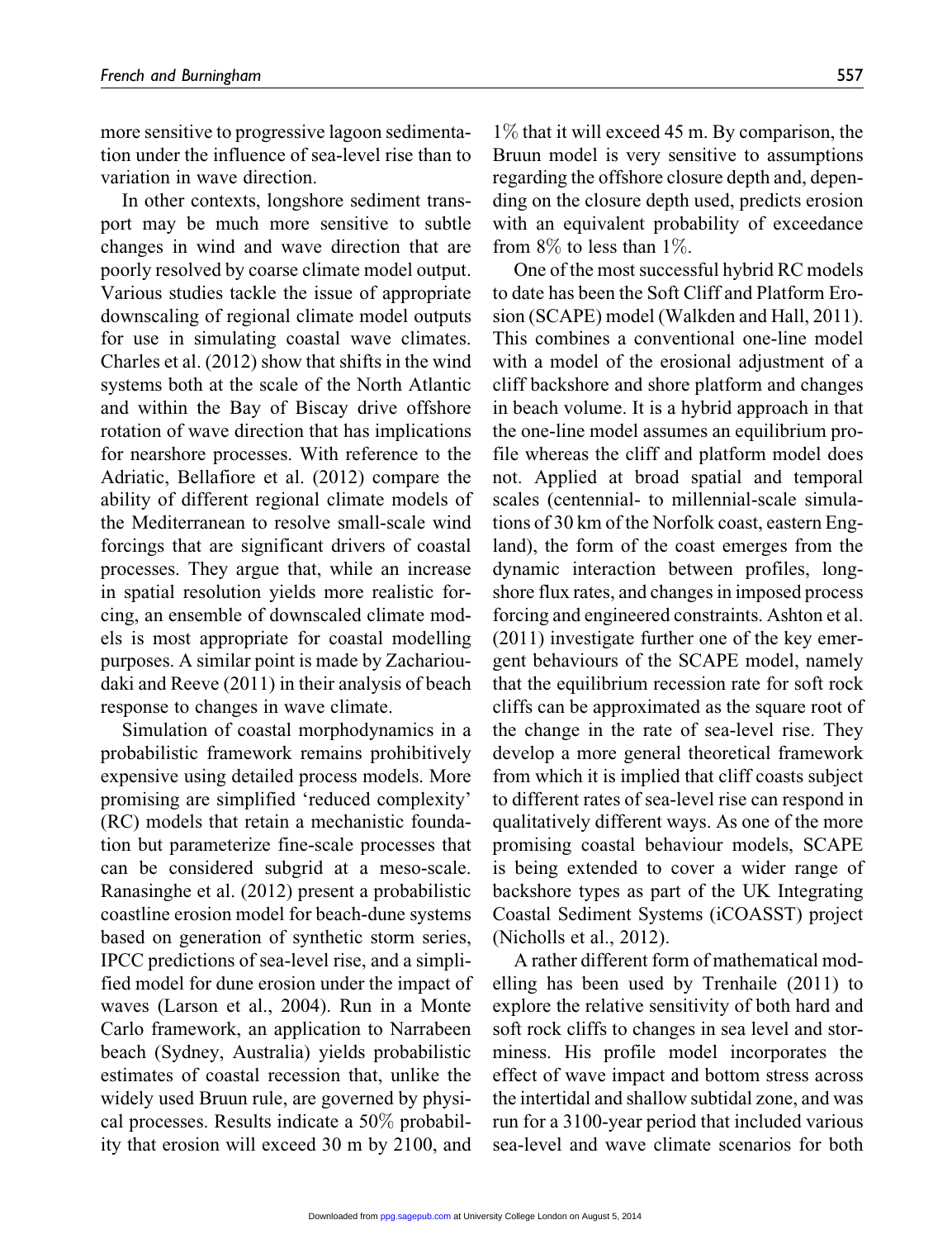the 20th and 21st centuries. Interestingly, the results show cliff erosion rate to be relatively insensitive to an increase in storminess (represented by an arbitrary 10% increase in deep water wave heights for waves  $>7$  m). This is attributed to the fact that higher waves break in deeper water and dissipate their energy across wide, turbulent surf zones such that their erosional efficacy may actually be less than that of waves of more moderate height (see also Trenhaile, 2010).

Another area of emerging interest concerns the application of data-driven models in an effort to understand the structure of coastal behaviour and, importantly, to determine the reasons why prediction of meso-scale change is so difficult. This approach is exemplified at a landform scale by Pape and Reussink's (2011) use of a neural network model to hindcast cross-shore sandbar behaviour over timescales of months. Despite the non-linear relation between wave conditions and sandbar dynamics, reasonable hindcasting skill is achieved, although this breaks down during periods of lower wave energy. At longer timescales, Karunarathna et al. (2012) combine a behavioural model of beach profile evolution based on a 1-D diffusion formulation with a data-driven inverse scheme that resolves the unknown parameters in the model governing equation. In an application to the beach of Christchurch Bay, southern England, where measurements of cross-shore beach profiles and incident waves extends over two decades, their model shows good predictive skill. Reeve and Karunarathna (2011) use a broadly similar approach to predict decadal morphological evolution of the Humber Estuary, UK. This type of model can potentially be used to forecast future response to changes in wave climate and sea level, although the results are invariably site-specific and fundamentally constrained by the extent and quality of historical data. If the nature of the forcing changes, model predictions are likely to diverge markedly from observations. As such, their applicability remains limited, but this kind of modelling is likely to yield important insights into the coupling of climate and coastal dynamics as the duration of high-resolution monitoring data sets is extended.

### V Concluding remarks

Geomorphologists have long been concerned with deciphering and quantifying landscape responses to environmental change over a broad range of scales. Despite concern in some quarters over the apparent lack of impact of geomorphology on the work of the International Panel for Climate Change (see, for example, Lane, 2012), the endeavours of geomorphologists are clearly pivotal to understanding how coasts and their associated populations and infrastructures will be impacted by climate change in its various guises. Recent geomorphological work reveals the subtleties of coastal change and the need to go beyond the more obvious associations of climate change, sea-level rise and erosion to uncover the styles of landform change applicable to particular settings. Climate change at the coast is not a crudely global phenomenon but widespread changes in the globally connected climate-ocean system drive landform responses that are regionally and locally mediated by the contingencies of geography and geology. Integrated climate measures correlate with integrated responses, though not always for reasons commonly supposed, and wind directions and frequencies may be just as important as extreme magnitudes in driving coastal system change.

#### References

- Aagaard T and Sørensen P (2012) Coastal profile response to sea-level rise: A process-based approach. Earth Surface Processes and Landforms 37: 354–362.
- Abbey E, Webster JM and Beaman RJ (2011) Geomorphology of submerged reefs on the shelf edge of the Great Barrier Reef: The influence of oscillating Pleistocene sea-levels. Marine Geology 288: 61–78.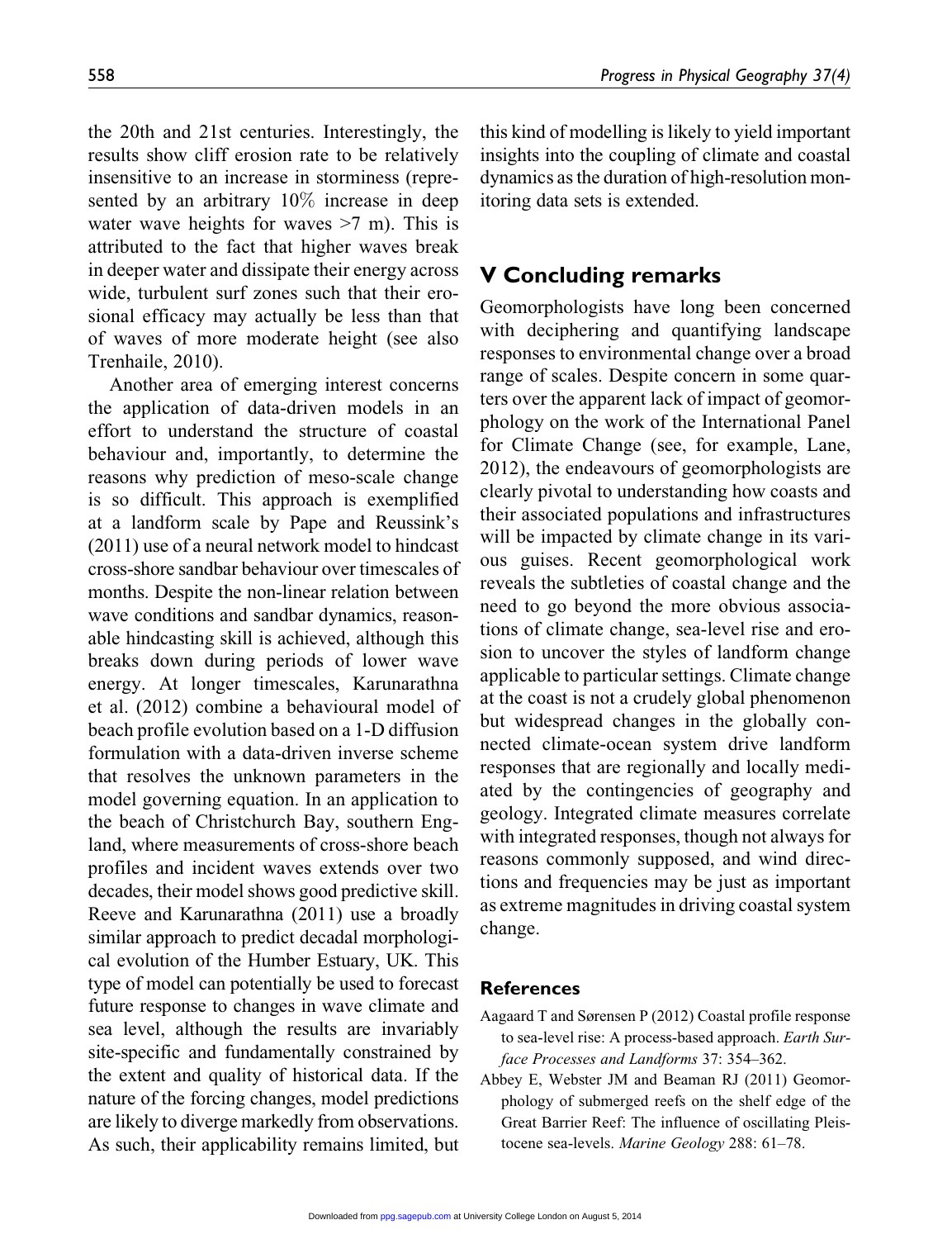- Allen TR, Oertel GF and Gares PA (2012) Mapping coastal morphodynamics with geospatial techniques, Cape Henry, Virginia, USA. Geomorphology 137: 138–149.
- Almeida LP, Ferreira O, Vousdoukas MI, et al. (2011) Historical variation and trends in storminess along the Portuguese south coast. Natural Hazards and Earth System Sciences 11: 2407–2417.
- Anderson JB, Milliken KT, Wallace D, et al. (2010) Coastal impact underestimated from rapid sea level rise. EOS, Transactions American Geophysical Union 91(23): 205–212.
- Andersen TJ, Svinth S and Pejrup M (2011) Temporal variation of accumulation rates on a natural salt marsh in the 20th century – the impact of sea level rise and increased inundation frequency. Marine Geology 279: 178–187.
- Ashton AD, Walkden MJ and Dickson ME (2011) Equilibrium responses of cliffed coasts to changes in the rate of sea level rise. Marine Geology 284: 217–229.
- Bellafiore D, Bucchignani E, Gualdi S, et al. (2012) Assessment of meteorological climate models as inputs for coastal studies. Ocean Dynamics 62(4): 555–568.
- Brooks SM and Spencer T (2012) Shoreline retreat and sediment release in response to accelerating sea level rise: Measuring and modelling cliffline dynamics on the Suffolk Coast, UK. Global and Planetary Change 80–81: 165–179.
- Brooks S, Spencer T and Boreham S (2012) Deriving mechanisms and thresholds for cliff retreat in soft-rock cliffs under changing climates: Rapidly retreating cliffs of the Suffolk coast, UK. Geomorphology 153: 48–60.
- Brunneau N, Fortunato AB, Dodet G, et al. (2011) Future evolution of a tidal inlet due to changes in wave climate, sea level and lagoon morphology (Obidos lagoon, Portugal). Continental Shelf Research 31: 1915–1930.
- Bruun P (1962) Sea-level rise as a cause of shore erosion. Journal of the Waterways and Harbors Division: Proceedings of the American Society of Civil Engineers 88: 117–130.
- Burningham H and French JR (2013) Is the NAO winter index a reliable proxy for wind climate and storminess in northwest Europe? International Journal of Climatology 33: 2036–2049.
- Charles E, Idier D, Delecluse P, et al. (2012) Climate change impact on waves in the Bay of Biscay, France. Ocean Dynamics 62: 831–848.
- Clemmensen LR, Nielsen L, Bendixen M, et al. (2012) Morphology and sedimentary architecture of a beach-

ridge system (Anholt, the Kattegat sea): A record of punctuated coastal progradation and sea-level change over the past  $\sim$  1000 years. *Boreas* 41: 422–434.

- Codignotto JO, Dragini WC, Martin PB, et al. (2012) Wind-wave climate change and increasing erosion in the outer Rio de la Plata, Argentina. Continental Shelf Research 38: 110–116.
- Costa PJM, Andrade C, Dawson AG, et al. (2012) Microtextural characteristics of quartz grains transported and deposited by tsunamis and storms. Sedimentary Geology 275–276: 55–69.
- Costas S and Fitzgerald D (2011) Sedimentary architecture of a spit-end (Salisbury Beach, Massachusetts): The imprints of sea-level rise and inlet dynamics. Marine Geology 284: 203–216.
- Costas S, Jerez S, Trigo RM, et al. (2012) Sand invasion along the Portuguese coast forced by westerly shifts during cold climate events. Quaternary Science Reviews 42: 15–28.
- Danielsen R, Castilho AM, Dinis PA, et al. (2012) Holocene interplay between a dune field and coastal lakes in the Quiaios-Tocha region, central littoral Portugal. The Holocene 22: 383–395.
- de Groot AV, Veeneklaas RM and Bakker JP (2011) Sand in the salt marsh: Contribution of high-energy conditions to salt-marsh accretion. Marine Geology 282: 240–254.
- Dezileau L, Sabatier P, Blanchemanche P, et al. (2011) Intense storm activity during the Little Ice Age on the French Mediterranean coast. Palaeogeography, Palaeoclimatology, Palaeoecology 299: 289–297.
- Dodet G, Bertin X and Taborda R (2010) Wave climate variability in the north-east Atlantic Ocean over the last six decades. Ocean Modelling 31: 120–131.
- Esteves LS, Williams JJ and Brown JM (2011) Looking for evidence of climate change impacts in the eastern Irish Sea. Natural Hazards and Earth System Science 11: 1641–1656.
- Etienne S and Paris R (2010) Boulder accumulations related to storms on the south coast of the Reykjanes Peninsula (Iceland). Geomorphology 114: 55–70.
- Etienne S, Buckley M, Paris R, et al. (2011) The use of boulders for characterizing past tsunamis: Lessons from the 2004 Indian Ocean and 2009 South Pacific tsunamis. Earth-Science Reviews 107: 76–90.
- Ford M (2012) Shoreline changes on an urban atoll in the central Pacific Ocean: Majuro Atoll, Marshall Islands. Journal of Coastal Research 28: 11–22.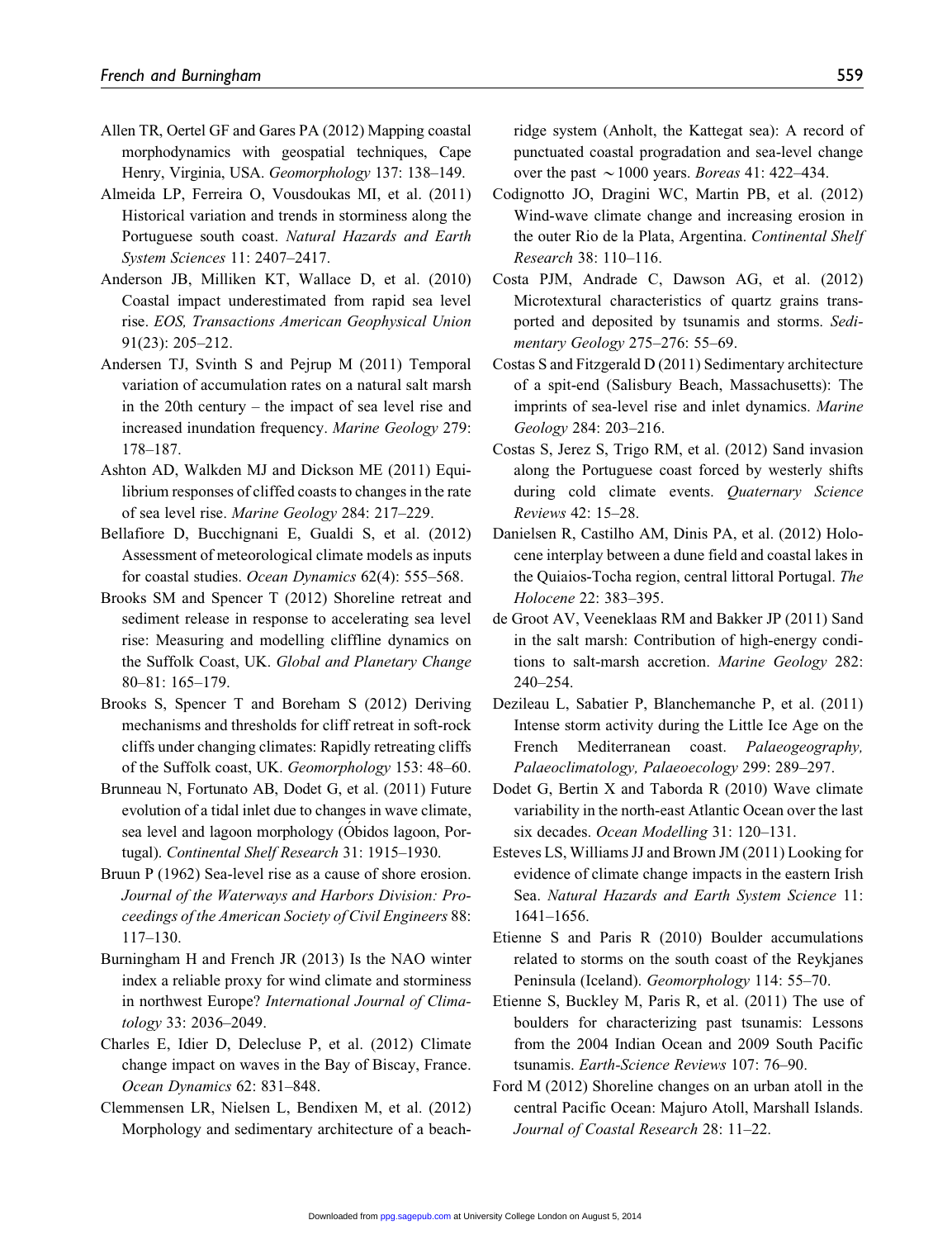- French JR and Burningham H (2009) Coastal geomorphology: Trends and challenges. Progress in Physical Geography 33: 117–29.
- Fruergaard M, Andersen TJ, Nielsen LH, et al. (2011) Punctuated sediment record resulting from channel migration in a shallow sand-dominated micro-tidal lagoon, Northern Wadden Sea, Denmark. Marine Geology 280: 91–104.
- Gallop SL, Bryant KR, Coco G, et al. (2011) Storm-driven changes in rip channel patterns on an embayed beach. Geomorphology 127: 179–188.
- Goto K, Miyagi K, Kawana T, et al. (2011) Emplacement and movement of boulders by known storm waves – field evidence from the Okinawa Islands, Japan. Marine Geology 283: 66–78.
- Haerens P, Bolle A, Trouw K, et al. (2012) Definition of storm thresholds for significant morphological change of the sandy beaches along the Belgian coastline. Geomorphology 143–144: 104–117.
- Hoan LX, Hanson H, Larson M, et al. (2011) Modeling regional sediment transport in the vicinity of tidal inlets on the Long Island coast, United States. Coastal Engineering 58: 554–561.
- Jackson AC and McIlvenny J (2011) Coastal squeeze on rocky shores in northern Scotland and some possible ecological impacts. Journal of Experimental Marine Biology 400: 314–321.
- Karunarathna H, Horrillo-Caraballo JM and Reeve DE (2012) Prediction of cross-shore beach profile evolution using a diffusion type model. Continental Shelf Research 48: 157–166.
- Kebede AS, Nicholls RJ, Hanson S, et al. (2012) Impacts of climate change and sea-level rise: A preliminary case study of Mobassa, Kenya. Journal of Coastal Research 28: 8–19.
- Knight J and Burningham H (2011) Boulder dynamics on an Atlantic-facing rock coastline, northwest Ireland. Marine Geology 283: 56–65.
- Lane SN (2012) 21st century climate change: Where has all the geomorphology gone? Earth Surface Processes and Landforms. doi: 10.1002/esp.3362.
- Lantuit H, Atkinson D, Overduin PP, et al. (2011) Coastal erosion dynamics on the permafrost-dominated Bykovsky Peninsula, north Siberia, 1951–2006. Polar Research 30: 1–21.
- Larson M, Erikson L and Hanson H (2004) An analytical model to predict due erosion due to wave impact. Coastal Engineering 51: 675–696.
- Le Conzannet G, Lecacheux S, Delvallee E, et al. (2011) Teleconnection pattern influence on sea-wave climate in the Bay of Biscay. Journal of Climate 24: 641–652.
- Moses C and Robinson D (2011) Chalk coast dynamics: Implications for understanding rock coast evolution. Earth Science Reviews 109: 63–73.
- Mourtzas ND (2012) A palaeogeographic reconstruction of the seafront of the ancient city of Delos in relation to Upper Holocene sea level changes in the central Cyclades. Quaternary International 250: 3–18.
- Nicholls RJ, Bradbury A, Burningham H, et al. (2012) iCOASST – Integrating coastal sediment systems. Coastal Engineering Proceedings 33(1).
- O'Connor MC, Cooper JAG and Jackson DWT (2011) Decadal behavior of tidal inlet-associated beach systems, northwest Ireland, in relation to climate forcing. Journal of Sedimentary Research 81: 38–51.
- Otvos EG (2011) Hurricane signatures and landforms toward improved interpretations and global storm climate chronology. Sedimentary Geology 239: 10–22.
- Pape L and Ruessink BG (2011) Neural-network predictability experiments for nearshore sandbar migration. Continental Shelf Research 31: 1033–1042.
- Ranasinghe R, Callaghan D and Stive MF (2012) Estimating coastal recession due to sea level rise: Beyond the Bruun rule. Climatic Change 110: 561–574.
- Ranasinghe R, Swinkels C, Luijendijk A, et al. (2011) Morphodynamic upscaling with the MORFAC approach: Dependencies and sensitivities. Coastal Engineering 58: 806–811.
- Rangel-Buitrago N and Anfuso G (2011) Coastal storm characterization and morphological impacts on sandy coasts. Earth Surface Processes and Landforms 36: 1997–2010.
- Rankey EC (2011) Nature and stability of atoll island shorelines: Gilbert Island chain, Kiribati, equatorial Pacific. Sedimentology 58: 1831–1859.
- Reeve DE and Karunarathna H (2011) A statisticaldynamical method for predicting estuary morphology. Ocean Dynamics 61: 1033–1044.
- Regard V, Dewez T, Bourlès DL, et al. (2012) Late Holocene seacliff retreat recorded by  $^{10}$ Be profiles across a coastal platform: Theory and example from the English Channel. Quaternary Geochronology 11: 87–97.
- Reimann T, Tsukamoto S, Harff J, et al. (2011) Reconstruction of Holocene coastal foredune progradation using luminescence dating – an example from the